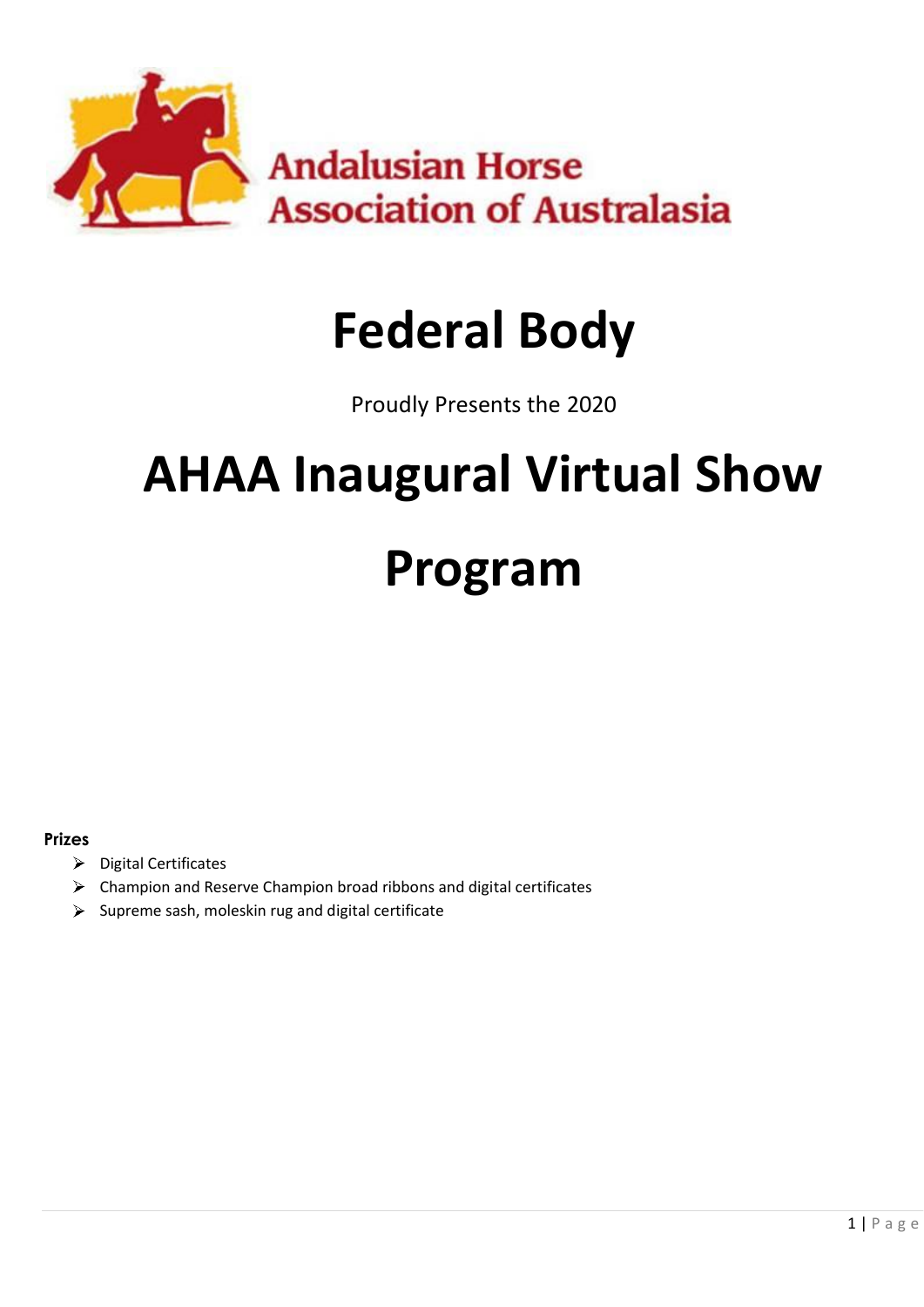## **Introducing Our Judges**

## **Purebred Ring**



## **Dr Sabina Holle – New Zealand**

Dr Sabina Holle (VS, PhD, GDVACU (IVAS)) is a veterinarian with a special interest in integrated therapies, a coowner of a successful boutique horse stud in the Waikato breeding Pure Spanish Horses(P.R.E.), internationally breed judge accredited by the Spanish College of Judges and a dressage rider & trainer.

She holds a veterinary degree from Germany, a PhD in Veterinary Science from Massey University, NZ and a Graduate Diploma in Veterinary Acupuncture, (including other Tradition Chinese Veterinary Medicine modalities) from CIVT, Australia.

She also completed veterinary acupuncture and Chinese food therapy courses and workshops led by the late Dr Kerry Ridgeway and through the the Chi Institute in Florida, USA.

Sabina received her formative riding training in Germany, following the classical system of well established continental riding masters and over the last 25 years studied and ridden classical dressage following the principles of dressage Master Nuno Oliveira. These principles include the structured training of young horses, re-education of mature horses as well as in hand training and lunging for riding preparation and rehabilitation of tension and/or injury.

Together with her husband Philip, she started a small horse stud in the mid 90s, breeding Spanish Horses. This stud has continued to expand with the importation of quality breeding animals from Spain and has been selling horses both nationally and internationally (Australia, USA and Europe) for over 25 years.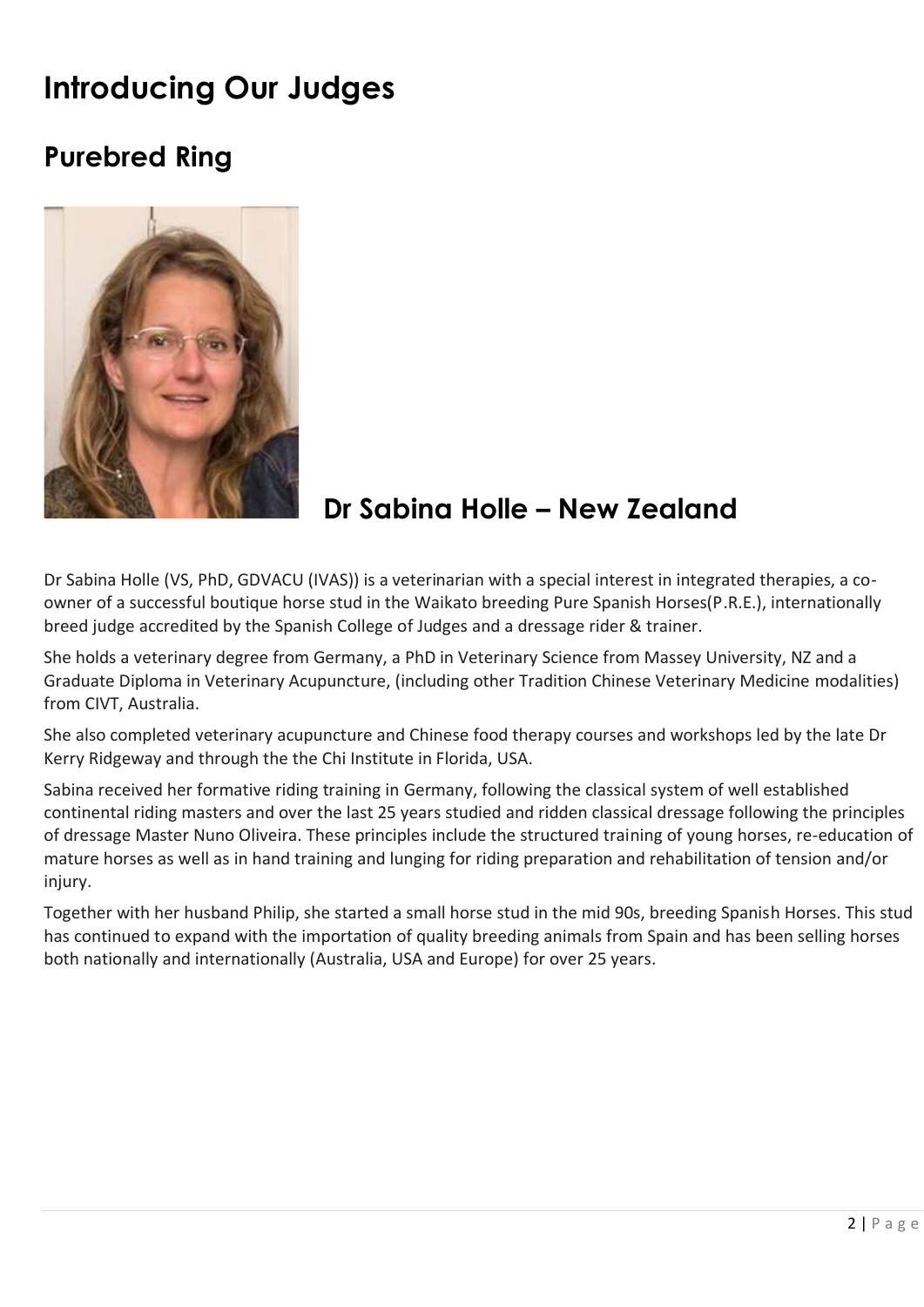## **Part Bred Ring**



## **Ms Julia McLean - NSW**

Ms [Julia McLean](https://www.facebook.com/jewellia?fref=gs&__tn__=%2CdK%2AF-R&eid=ARA_GrevFwNhoIG7OXNKXWt4LutP4sKKbQhobySuChEXMWKBx_Xt7-gjUNW1ogUQQdJ-Ne-3H-Qod7zC&dti=661859577708104&hc_location=group_dialog) from NSW is a very sought after judge with a wealth of experience.

Julia serves on the ANSA (Australian National Saddlehorse Association), Equestrian Australia Show Horse and AHSA (Arabian Horse Society of Australia) Judges Panels.

As a competitor she has enjoyed personal success at the highest levels of competition with awards including Winner Aloha Challenge at NCHS, Reserve Champion of Champions EAST COAST Arabian Championships, Top Five East Coast Cup and Champion Awards at the Australian Arabian Championships and National Championships.

Julia participates in the Horse Community as a major contributor in the creation and continuing development of the ANSA Judges Program and member of the National Management Committee, Sponsor and supporter of numerous events across Dressage, Eventing and Showing. She and her husband are the owners of Event Horses competing in Australia and the UK.

Judging Highlights include ANSA National Titles Shows, Sydney Royal Easter Show, The Royal Melbourne Horse Show, Royal Canberra Show, Andalusian National and State Championships and the Blair Castle International Horse Trials Hunter Show, Scotland UK .

She is the importer and national distributor for WOW Saddles in Australia.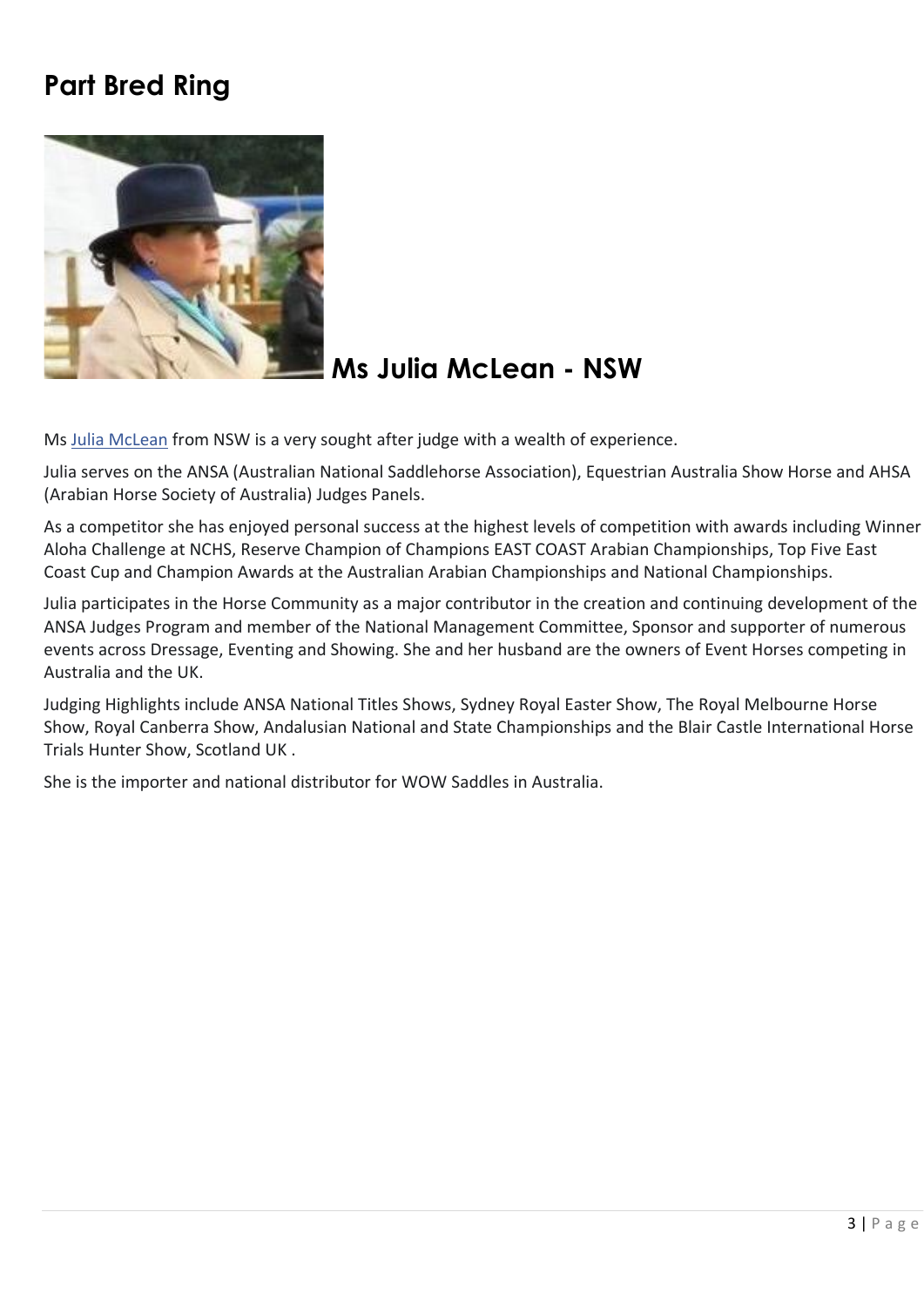## **A huge thank you to our sponsors!!!!!**



*[Minnie Moss,](https://www.facebook.com/minnie.moss?fref=gs&__tn__=%2CdK-R-R&eid=ARAj007i8EgR7TuYM6_oAEaIn3ejKlDAzh4vxeaeeaB3NXHV9a1XWoNiBnVyi4VddFhsat-5r1aO0r_D&dti=661859577708104&hc_location=group) Simanda Park Stud*

*[Kathryn Cox](https://www.facebook.com/kathryn.cox.5494?fref=gs&__tn__=%2CdK-R-R&eid=ARCVIKQVVX5cIo12UI2uLaXG8UUcDPxpgehO1KUyDfn9m89dpI1vKuXnzQbCjeEfYsTNwDsANZFPFjEe&dti=661859577708104&hc_location=group)*





Harmony Hills Andalusians – Susanne Brundell

Margaret Cala and Nina Maher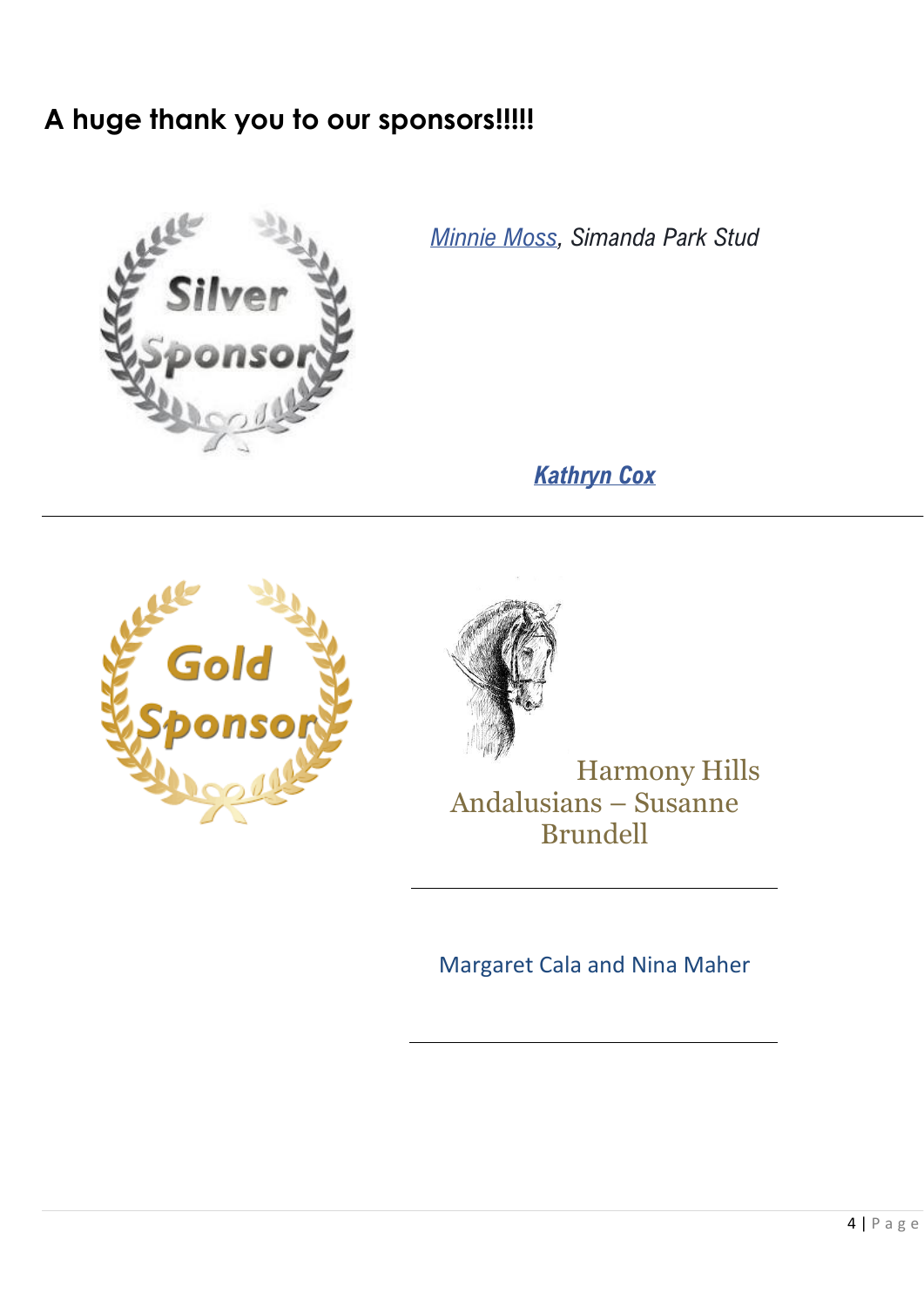





**[Kimba Abraham](https://www.facebook.com/profile.php?id=100001394347936&__tn__=%2CdK%2AF-R&eid=ARDSSEjaGthOv9yH9pXWpevN1r_ugGvqmqjUhkwmZHxRskhp8zW6N1eBJcxbX30Uq5gHr88mybnc8sgS) of Star Andalusians**



**Safin Equestrian – Ashley Audino**



**Alanna Hollis** A

## **AHAA Federal Council – 10% vouchers for every entry**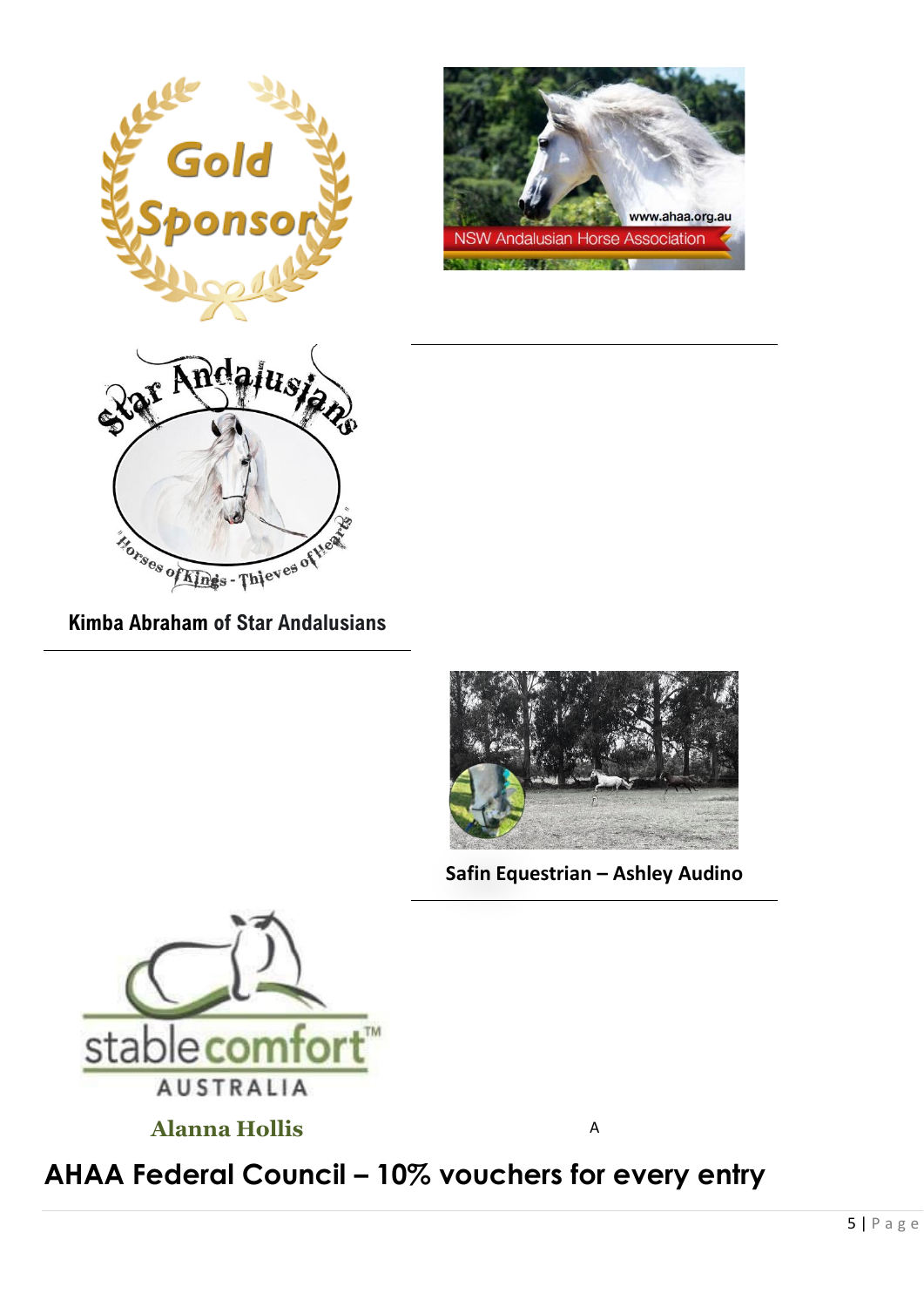## **Horses for Sale**



| <b>CLASS NO</b>      | <b>HORSE NAME</b>       | <b>SHORT DESCRIPTION</b>                                                             | <b>CONTACT DETAILS</b>                                                           |
|----------------------|-------------------------|--------------------------------------------------------------------------------------|----------------------------------------------------------------------------------|
| 1.4                  | Simanda Park Galero     | Black 19 month old PRE colt                                                          | M Moss<br>Simanda Park Stud<br>0407 10 4048<br>mmoss@upnaway.com                 |
| 41.1                 | Harmony Hills Lysandra  |                                                                                      | Susanne Brundell - 0407 988 381<br>or 07/4696 4262<br>s-harmonyhills@bigpond.com |
| 41.2                 | Harmony Hills Violetta  |                                                                                      | Susanne Brundell - 0407 988 381<br>or 07/4696 4262<br>s-harmonyhills@bigpond.com |
| 9.2                  | Harmony Hills Prada     |                                                                                      | Susanne Brundell - 0407 988 381<br>or 07/4696 4262<br>s-harmonyhills@bigpond.com |
| 70.1                 | Harmony Hills Avalanche |                                                                                      | Susanne Brundell - 0407 988 381<br>or 07/4696 4262<br>s-harmonyhills@bigpond.com |
| 70.2<br>20.2<br>82.2 | Harmony Hills William   |                                                                                      | Susanne Brundell - 0407 988 381<br>or 07/4696 4262<br>s-harmonyhills@bigpond.com |
| 59.2                 | <b>Bolero Star</b>      | Partbred Gelding (2 <sup>nd</sup> cross)<br>Born: 10.09.2016<br>Started under saddle | Kimba Abrahm<br>0409 32 7212                                                     |

## **Stallions at Stud**

**At Stud**

|      | <b>CLASS NO HORSE NAME</b> | <b>SHORT DESCRIPTION</b> | <b>CONTACT DETAILS</b> |
|------|----------------------------|--------------------------|------------------------|
| 4.1  | Harmony Hills Argon        |                          | Susanne Brundell       |
| 76.2 | Harmony Hills Lionheart    |                          | Susanne Brundell       |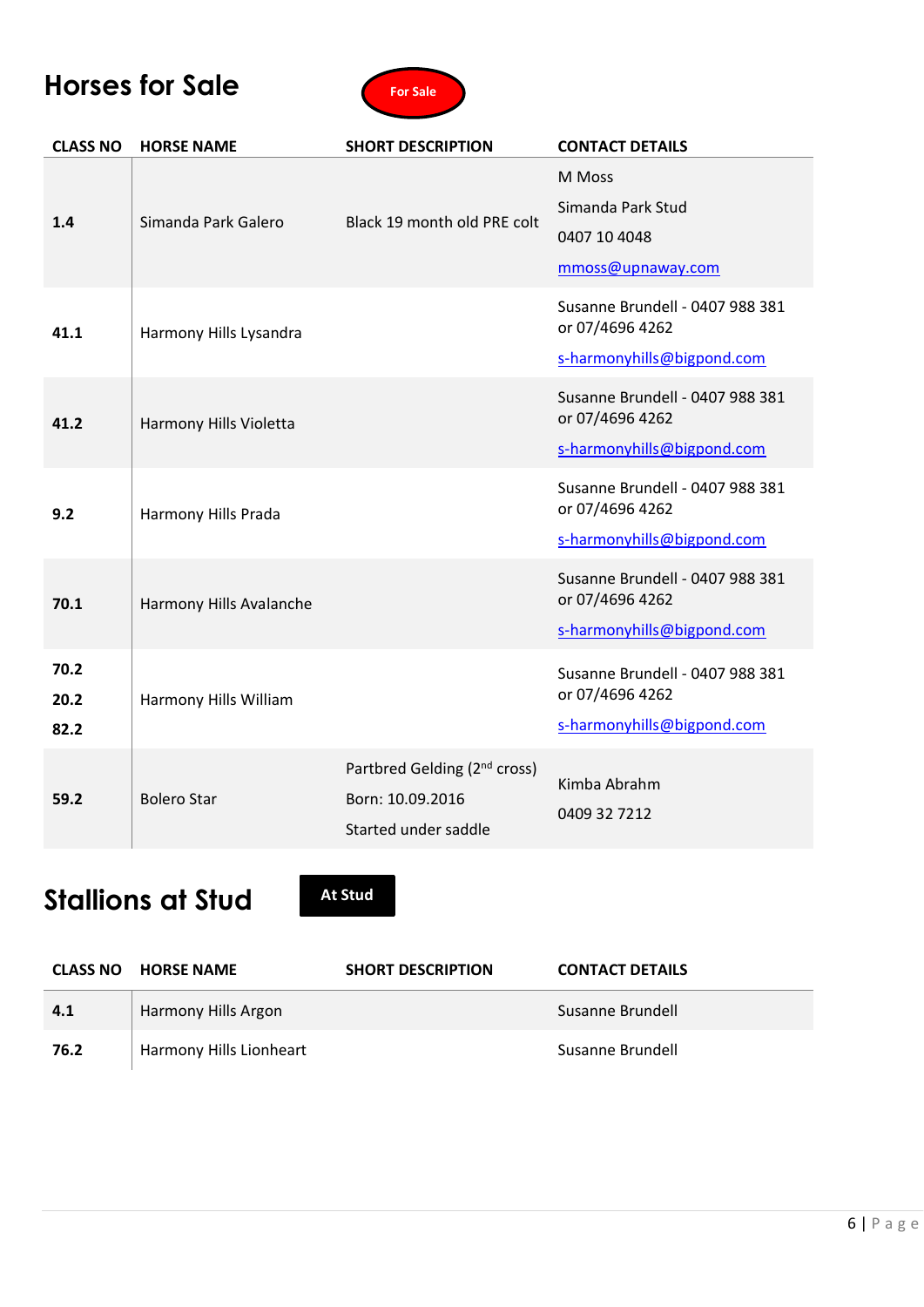## **LED CLASSES**

## **PUREBRED CATAGORIES- Judge – Mrs Sabina Holle (NZ)**

## *Category A- Pure Spanish*

## **1. Led Spanish colt under 2yrs**

- 1.1 **3rd Place** Xalabador of Æ Thereal Owner Serena Noon [https://youtu.be/IWMus\\_nsGGQ](https://youtu.be/IWMus_nsGGQ)
- 1.2 **1st Place** Harmony Hills Alvaro Owner: Alanna Hollis <https://youtu.be/AUAu2YgGOcc>
- 1.3 1.3 **2nd Place** Simanda Park Galero Owner: Minnie Moss <https://youtu.be/2cZIm-5AOI4>
- 1.4 T.L.**Scratched** Donoso Owner: Barbara Davies Scratched

## **2. Led Spanish colt 2yrs to 4 years**

- 2.1 **1st Place** T.L Kelino Owner: Barbara Davies <https://youtu.be/9yahxN4tE0s>
- 2.2 **2nd Place** Torridon Cholita Ramiro Owner: Jill Wood-anislie <https://youtu.be/WWV-bieHfQk>
- **3. Champion Led Junior Spanish Colt - T.L Kelino – Owner: Barbara Davies** <https://youtu.be/9yahxN4tE0s> **Reserve Champion Led Junior Spanish Colt - Harmony Hills Alvaro - Owner: Alanna Hollis** – <https://youtu.be/AUAu2YgGOcc>

**PROUDLY SPONSORED BY NSW BRANCH OF THE ANDALUSIAN HORSE ASSOCIATION**

## **4. Led Spanish Stallion 5yrs to 8 yrs**

4.1 **2nd Place** - Harmony Hills Argon – Owner: Susanne Brundell - [https://youtu.be/\\_rEy98YtENg](https://youtu.be/_rEy98YtENg) **At Stud**

4.2 **1st Place** - T.L Jensen – Owner: Barbara Davies - <https://youtu.be/IfIhUOz9QNo>

- 4.3 **3rd Place** Majestic Picasso Owner: David May <https://youtu.be/QOD8cvQ86sU>
- 4.4 **4th Place** El Caballero Isleńo Owner: Laura Earey <https://youtu.be/w7NlzcqY9yk>

## **5. Led Spanish Stallion 9yrs to 12yrs**

Nil Entries

## **6. Led Spanish Stallion over 12 yrs**

6.1 **1st Place** - Gotico Park Nevetto – Owner: Connie Kovacs – leonelo - <https://youtu.be/cqi5tYuJclw>

6.2 **Scratched -** Mayville Lodge Merlo - Owner: Katrina

**7. Champion Led Spanish Stallion - T.L Jensen – Owner: Barbara Davies** - <https://youtu.be/IfIhUOz9QNo> **Reserve Champion Led Spanish Stallion - Gotico Park Nevetto – Owner: Connie Kovacs – leonelo** https://youtu.be/cai5tYuJclw

## **PROUDLY SPONSORED BY STABLECOMFORT AUSTRALIA**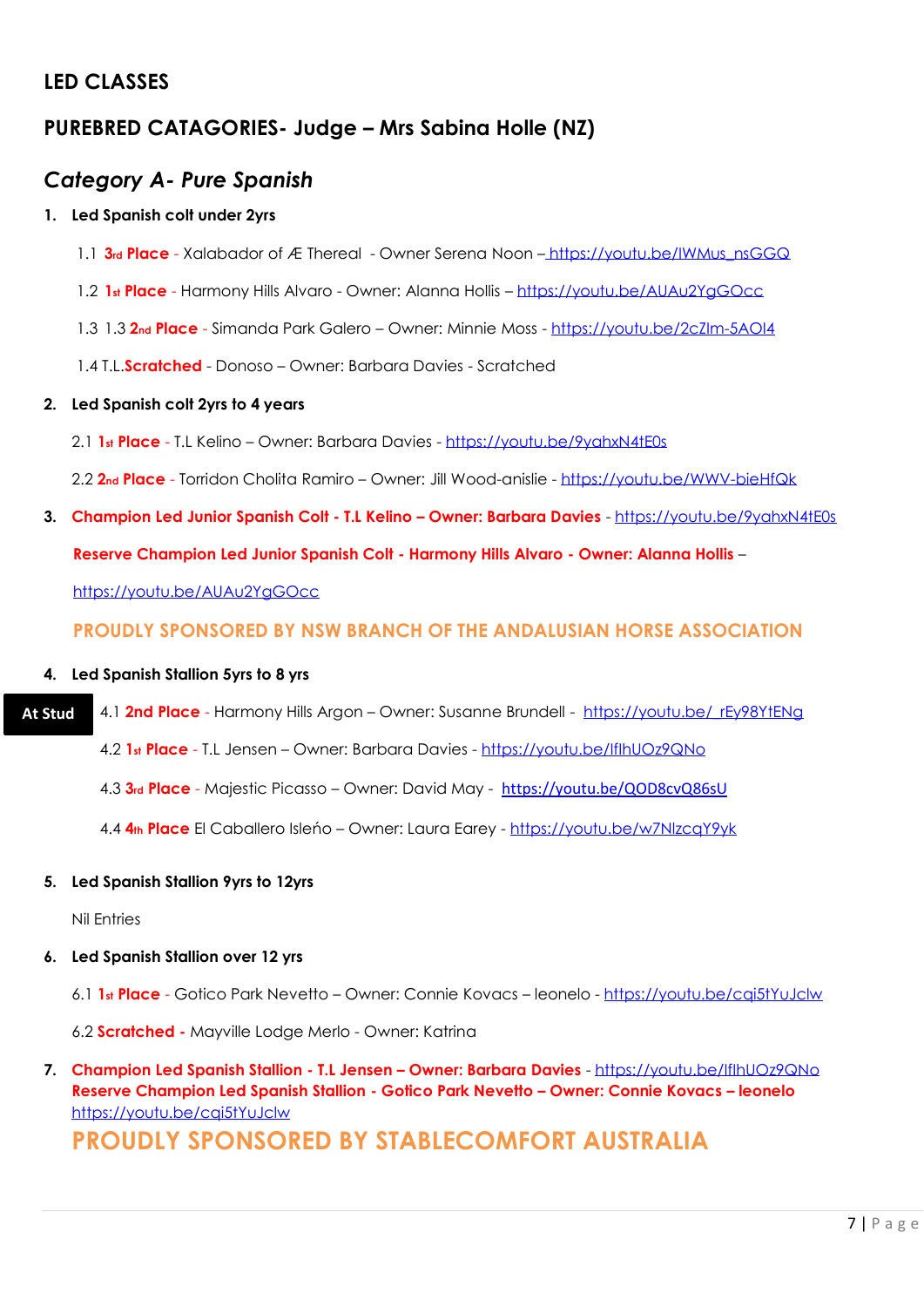#### **8. Led Spanish Filly under 2yrs**

Nil Entries

#### **9. Led Spanish Filly 2yrs to 4yrs**

- 9.1 **2nd Place -** Caballeriza Maitea Debora Van Iersel <https://youtu.be/ziggWpy-WPI>
- 9.2 **1st Place** Harmony Hills Prada Susanne Brundell <https://youtu.be/tM7StkxEmBA>
- 9.3 **4th Place -** T.L Lluvia Barbara Davies [https://youtu.be/Hnh157\\_QXGA](https://youtu.be/Hnh157_QXGA)
- 9.4 **2nd Place** T.L Tranquila Owner: Barbara Davies <https://youtu.be/HC1xYrQXBRQ>

9.5 **Scratched** - Majestic Caressa – Owner: Juanita Burt

- **10. Champion and Reserve Led Junior Spanish Filly - Harmony Hills Prada – Susanne Brundell** <https://youtu.be/tM7StkxEmBA> **Reserve Led Junior Spanish Filly - T.L Tranquila - Owner: Barbara Davies** <https://youtu.be/HC1xYrQXBRQ>
- **11.** Led Spanish Mare 5yrs to 8 yrs
	- 11.1 **4th Place -** Aura Star Owner: Kimba Abraham <https://youtu.be/lJlGjMRlsls>
	- 11.2 **1st Place** Harmony Hills Astra Owner: Michael Myers <https://youtu.be/Wj6ouG2l5Co>
	- 11.3 **2ndPlace** BHM Silver Bellachara Owner: Serena Noon <https://youtu.be/A8Oi5Fq9WdM>
	- 11.4 **3rd Place** Majestic DeOra Owner: Helen Bryne <https://youtu.be/1tYCmZDJKbQ>

#### **12. Led Spanish Mare 9 to 12yrs**

- 12.1 **3rd Place -** Gotico Park Ciela Owner: Josie Spiteri-james <https://youtu.be/FcRINBjz3X4>
- 12.2 **1st Place** Harmony Hills Carmina Owner: Alanna Hollis <https://youtu.be/cv9Geuw2u80>
- 12.3 **2nd Place** Gotico Park Juanera Owner: Amelia Wells <https://youtu.be/UJQheHxnPww>

#### **13. Led Spanish Mare over 12 yrs**

- 13.1 **1st Place** Buena Vista Isadora Owner: Gabriela Coffey/Leah Fowles <https://youtu.be/SR3-DcdZlcg>
- **14. Champion Led Spanish Mare - Harmony Hills Astra – Owner: Michael Myers** <https://youtu.be/Wj6ouG2l5Co>

**Reserve Champion Led Spanish Mare - Harmony Hills Carmina - Owner: Alanna Hollis** -

<https://youtu.be/cv9Geuw2u80>

## **PROUDLY SPONSORED BY NSW BRANCH OF THE ANDALUSIAN HORSE ASSOCIATION**

#### **15. Led Spanish Gelding under 2yrs**

Nil Entries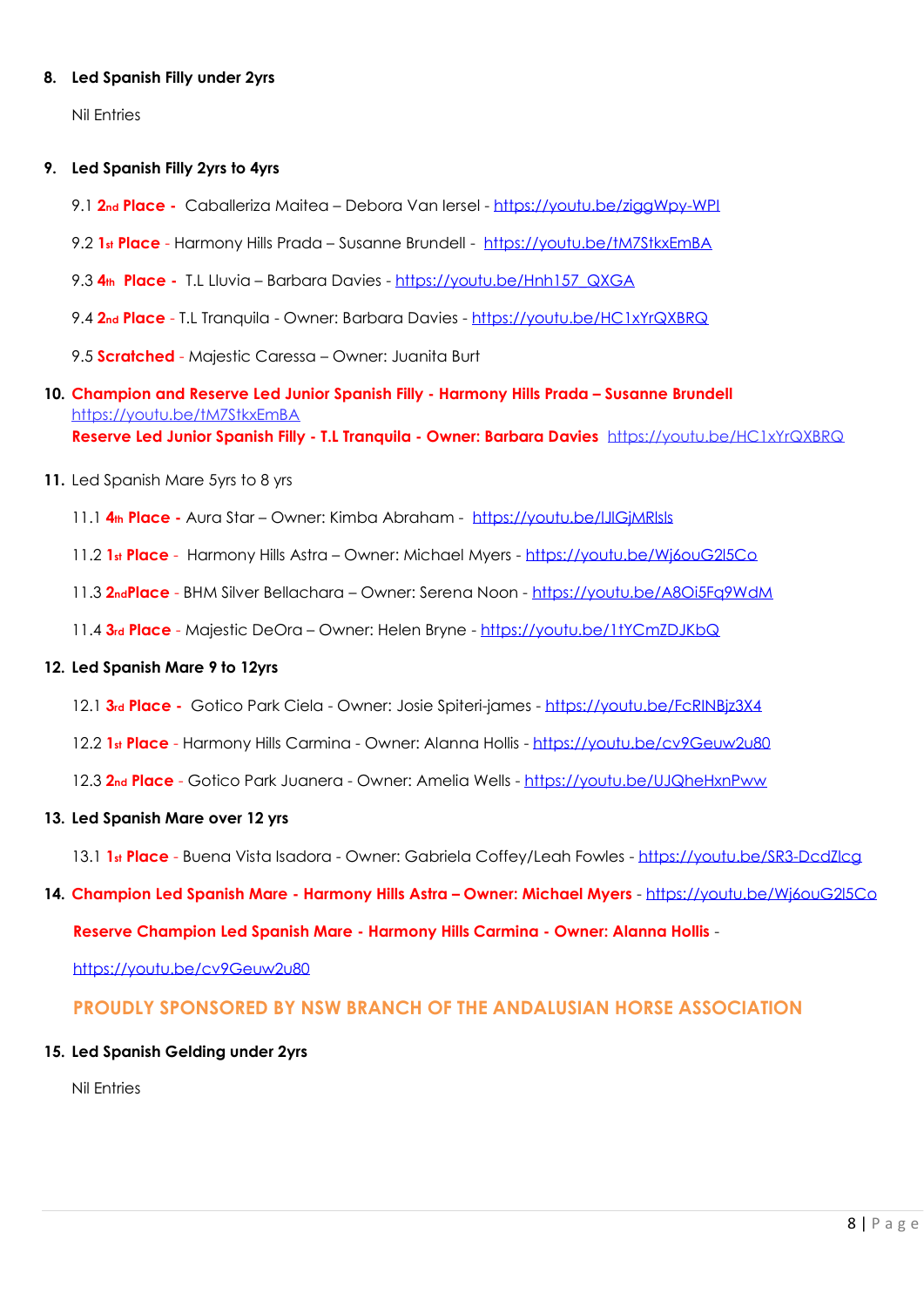#### **16. Led Spanish Gelding 2yrs to 4 years**

16.1 **1st Place** - Kimaio Park Grand Gucci - Owner: Gabriella Demaio - <https://youtu.be/0u3n4upAeGc>

16.2 **2nd Place** - Majestic Kalypso - Owner: Robyn Gillies-tabrett - <https://youtu.be/cGqNqGnwO7U>

<https://youtu.be/5Pyh5PGSOGA>

**17. Champion Led Junior Spanish Gelding - Kimaio Park Grand Gucci - Owner: Gabriella Demaio** <https://youtu.be/0u3n4upAeGc>

**Reserve Champion Led Junior Spanish Gelding - Majestic Kalypso - Owner: Robyn Gillies-tabrett** <https://youtu.be/cGqNqGnwO7U>

#### **18. Led Spanish Gelding 5yrs to 8 yrs**

18.1 **2nd Place** - Blueblood Juno - Owner: Andrea Harold - <https://youtu.be/Xco1po40FqU> and <https://youtu.be/Xd-fqo--MqQ>

18.2 **3rd Place** - Majestic Romano - Owner: Margie Elliott - <https://youtu.be/9zygxsJr-EI>and

<https://youtu.be/wXMfvpAYdmA>

18.3 **1st Place** - Alegria Nino - Owner: Karina Buckless - [https://youtu.be/531N4IxT\\_DA](https://youtu.be/531N4IxT_DA)

#### **19. Led Spanish Gelding 9yrs to 12yrs**

- 19.1 **3rd Place** Ardiels Rainerio Owner: Melanie Griffiths <https://youtu.be/N9HtDN1b8IM>
- 19.2 **2nd Place** Willtony Pedro Owner: Lucinda Williams <https://youtu.be/JHpPeub5ZaE>
- 19.3 **3rd Place** El Caballero Frontero II Owner: Serena Noon [https://youtu.be/1KxeM\\_NK7iY](https://youtu.be/1KxeM_NK7iY)
- 19.4 **1st Place** BHM Silver Jaguar Owner: Kerry Sullivan <https://youtu.be/K5f43xo7uo8>

## **20. Led Spanish Gelding over 12 yrs**

20.1 **1st Place** - Simanda Park Cadancio - Owner: Holly Sunley - <https://youtu.be/MYpLYytte6Q>

## **21. Champion Led Spanish Gelding - BHM Silver Jaguar - Owner: Kerry Sullivan -** <https://youtu.be/K5f43xo7uo8> **Reserve Champion Led Spanish Gelding - Alegria Nino - Owner: Karina Buckless** - [https://youtu.be/531N4IxT\\_DA](https://youtu.be/531N4IxT_DA) **PROUDLY SPONSORED BY STABLECOMFORT AUSTRALIA**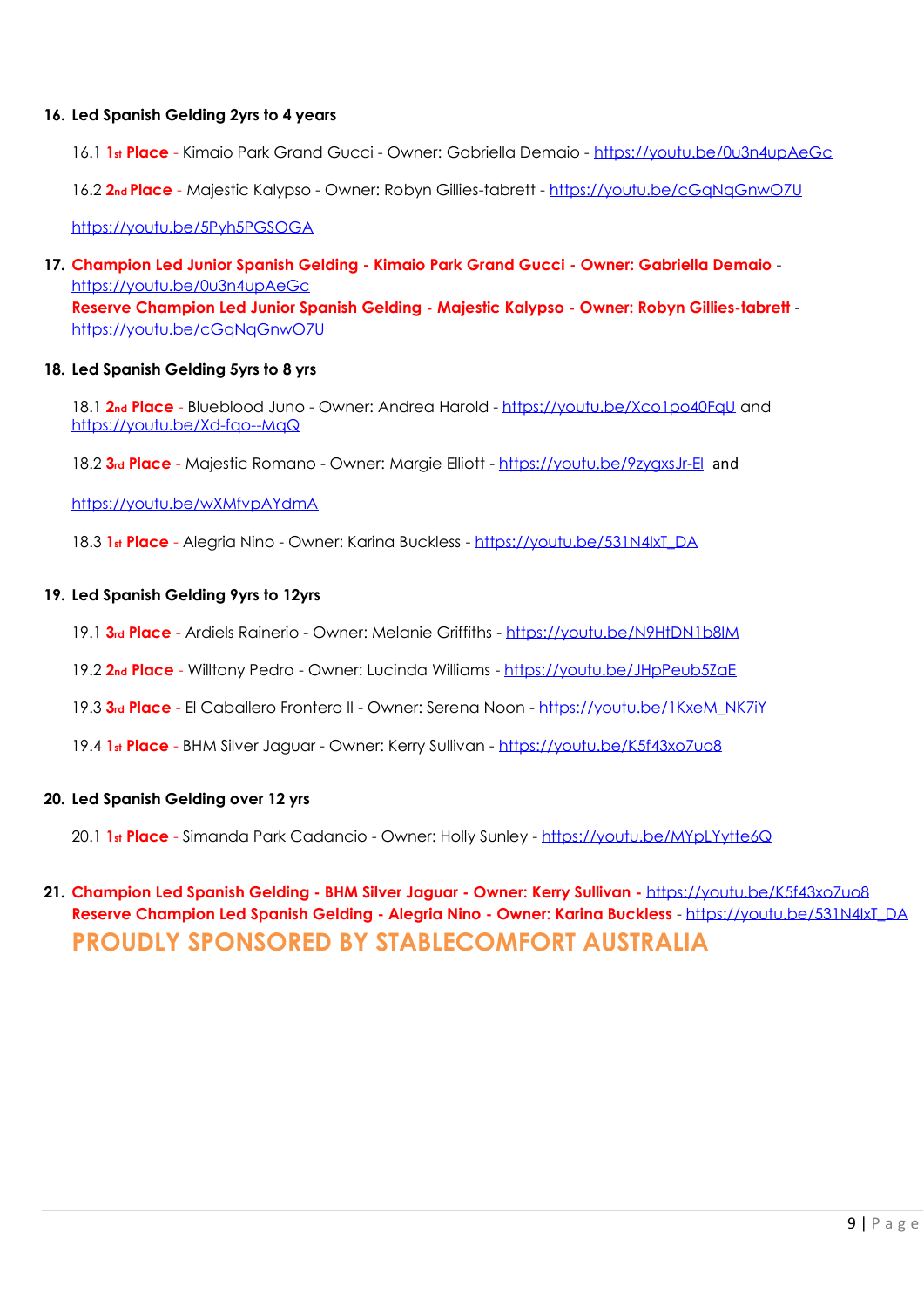## *Category B - Led Australian Andalusian*

## **22. Led Australian Colt 4yrs and under**

Nil Entries

**23. Led Australian Stallion 5yrs and over**

Nil Entries

**24. Champion and Reserve Led Australian Male**

#### **25. Led Australian Filly 4yrs and under**

Nil Entries

#### **26. Led Australian Mare 5yrs and over**

26.1 **1st Place** - Nuestra Nina - Owner: Kathryn Price - <https://youtu.be/QPg6rml-Z04>

**27. Champion Led Australian Female - Nuestra Nina - Owner: Kathryn Price** - <https://youtu.be/QPg6rml-Z04>

## **28. Led Australian Gelding 4yrs and under**

Nil Entries

#### **29. Led Australian Gelding 5yrs and over**

Nil Entries

**30. Champion and Reserve Australian Andalusian Gelding** 

## *Category C - Led Purebred Lusitano*

## **31. Led Lusitano Colt 4yrs and under**

Nil Entries

## **32. Led Lusitano Filly 4yrs and under**

32.1 **Scratched -** Harmony Hills Oliveira - Owner: Alanna Hollis

## **33. Led Lusitano Gelding 4yrs and under**

Nil Entries

## **34. Champion and Reserve Junior Lusitano**

## **35. Led Lusitano Colt 5yrs and over**

Nil Entries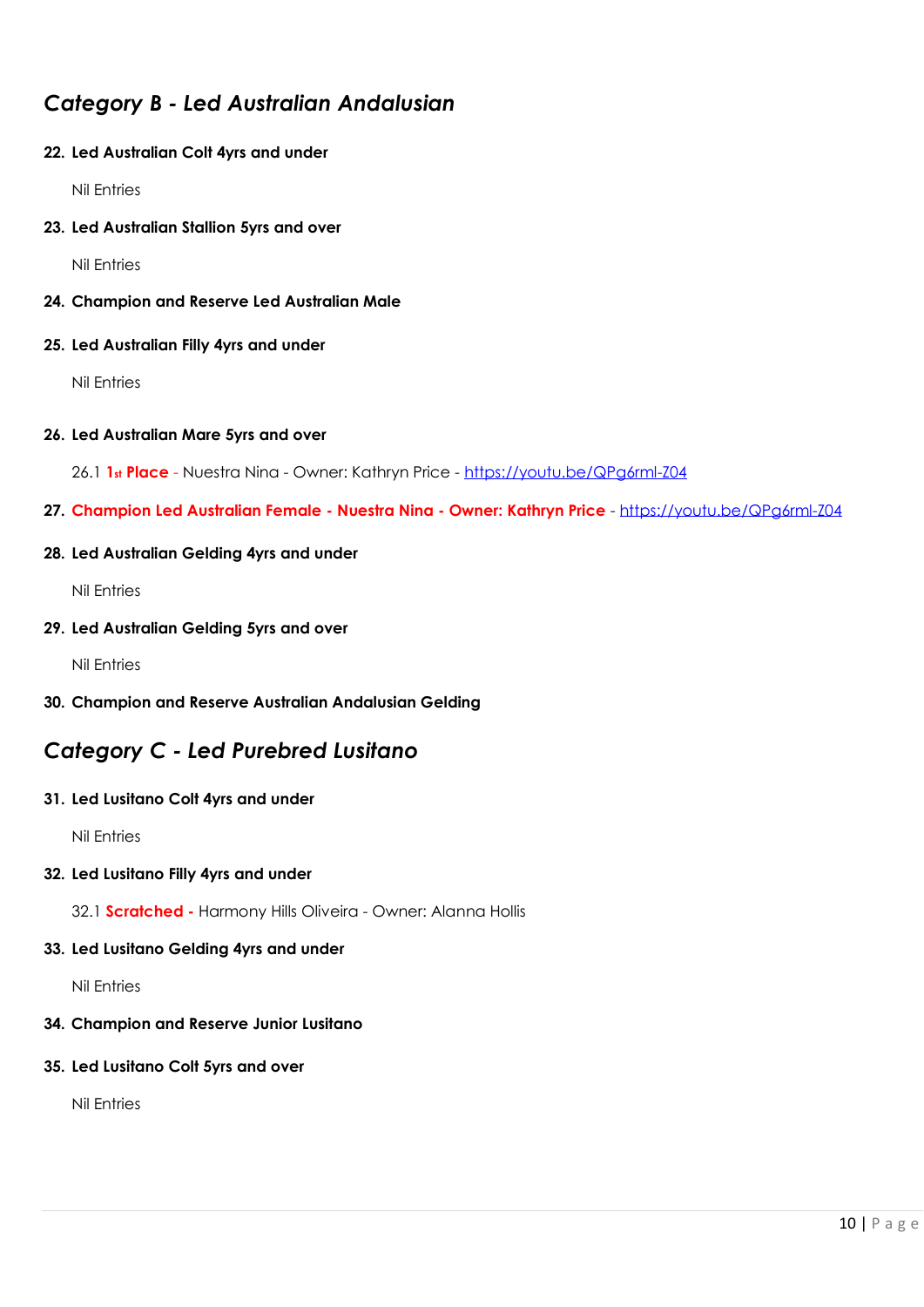#### **36. Led Lusitano Mare 5yrs and over**

36.1 **Scratched -**Jeropiga Da Mina - Owner: Regina Wulf - Scratched

36.2 **1st Place** - Chapelhouse Isabella - Owner: Michaela Onions - <https://youtu.be/bfaL5hlD0YU>

#### **37. Led Lusitano Gelding 5yrs and over**

Nil Entries

**38. Champion Junior Lusitano - Chapelhouse Isabella - Owner: Michaela Onions** - <https://youtu.be/bfaL5hlD0YU>

## *Category D – Led Purebred Iberian*

#### **39. Led Purebred Iberian Colt/Stallion**

Nil Entres

**For Sale**

**For Sale**

#### **40. Led Purebred Iberian Mare/Filly**

40.1 **2nd Place** - Harmony Hills Lysandra - Owner: Susanne Brundell - <https://youtu.be/anvDvmA1G2E>

40.2 **3rd Place** - Harmony Hills Violetta - Owner: Susanne Brundell - <https://youtu.be/73eNOJVZSYU>

40.3 **1st Place** - Harmony Hills Lucena - Owner: Alanna Hollis - [https://youtu.be/VVt\\_guWqbDg](https://youtu.be/VVt_guWqbDg)

#### **41. Led Purebred Iberian Gelding**

Nil Entries

**42. Champion Purebred Iberian - Harmony Hills Lucena - Owner: Alanna Hollis** - [https://youtu.be/VVt\\_guWqbDg](https://youtu.be/VVt_guWqbDg) **Reserve Champion Purebred Iberian - Harmony Hills Lysandra - Owner: Susanne Brundell** <https://youtu.be/anvDvmA1G2E>

## *Category E – Led Hispano-Arabe*

**43. Led Purebred Hispano-Arabe Colt/Stallion**

Nil Entries

- **44. Led Purebred Hispano-Arabe Mare/Filly**
	- 44.1 **1st Place** Zafiraah Owner: Julie Kemp <https://youtu.be/N5zBZduDFIU>
- **45. Led Purebred Hispano-Arabe Gelding** Nil Entries
- **46. Champion Led Hispano-Arabe - Zafiraah - Owner: Julie Kemp** <https://youtu.be/N5zBZduDFIU>

## **47. SUPREME LED EXHIBIT – - T.L Jensen – Owner: Barbara Davies** <https://youtu.be/IfIhUOz9QNo>**– PROUDLY SPONSORED BY SAFRIN EQUESTRIAN**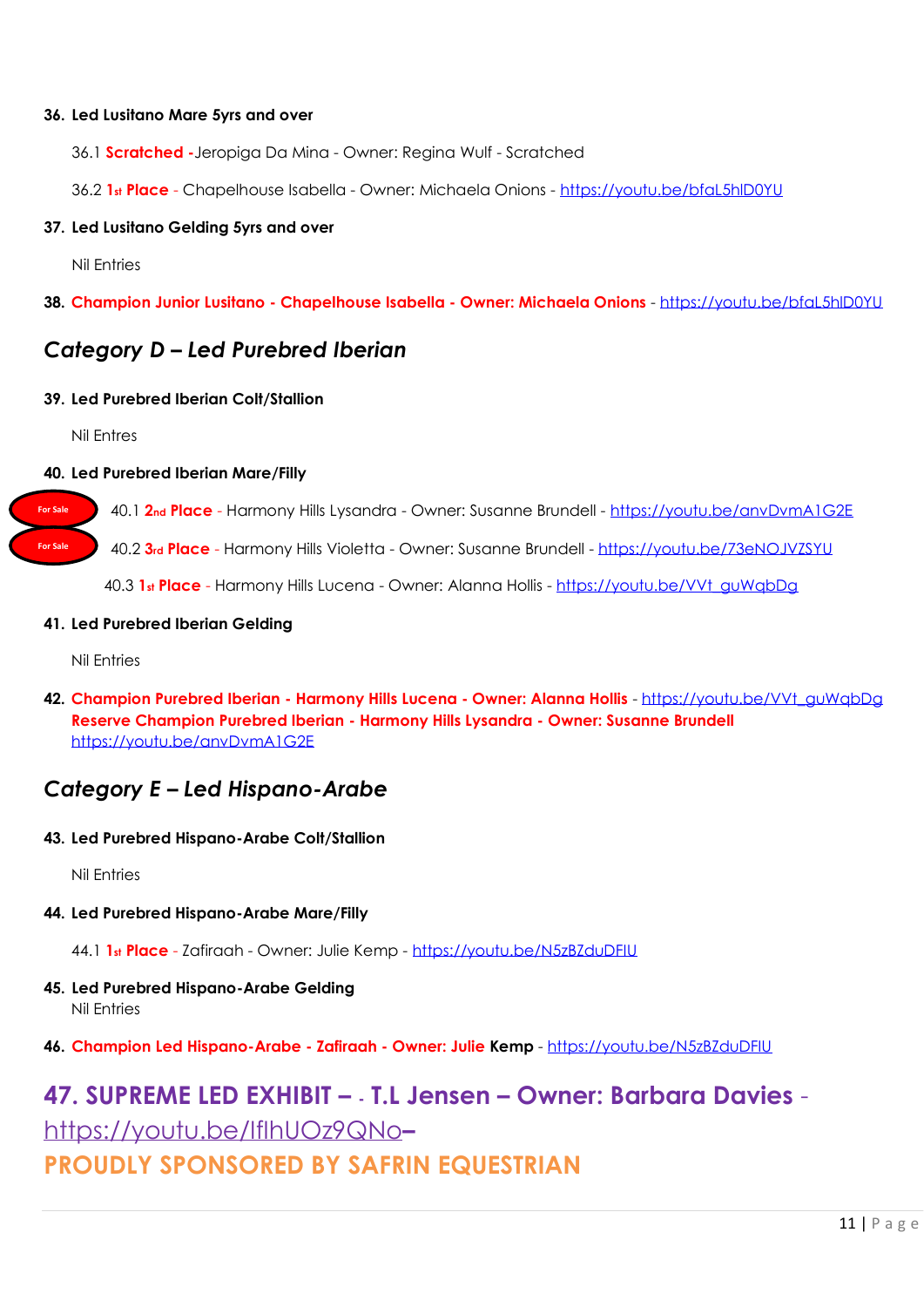## **PART BRED RING – Judge – Mrs Julia McLean**

## *Category F - Led Part Bred Andalusian*

## **48. Led Part Bred Filly under 2yrs**

Nil Entres

## *49.* **Led Part Bred Filly 2yrs to 4yrs**

- 49.1 **1st Place** Ardilla Valentina Owner: Yvette Waller <https://youtu.be/NnaUyxhxTOc>
- 50. **Champion Junior Part Bred Filly Ardilla Valentina - Owner: Yvette Waller** <https://youtu.be/NnaUyxhxTOc>

#### **51. Led Part Bred Mare 5yrs to 8 yrs**

- 51.1 **1st Place** Kimaio Furstin Endeavour Owner: Katrina Demaio <https://youtu.be/8kJPpgBpfxs>
- 51.2 **4th Place -** Willtony Nova Terra Owner: Amanda Mongan <https://youtu.be/mZNWe2m1flM>
- 51.3 **2nd Place** Thiacan Bonita Owner: Summer Cox <https://youtu.be/Zof5JIARQS0>
- 51.4 **3rdPlace** Noble Shadow Jarnica Owner: David May <https://youtu.be/UKWIemlcQxE>
- 51.5 **Scratched -** GL Maggie Noir Owner: Sharlene Telford

#### **52. Led Part Bred Mare 9yrs to 12yrs**

52.1 **1st Place** - Tara Aztec Rose - Owner: Kaye Pace - <https://youtu.be/ZSBnG5bhuoc>

## **53. Led Part Bred Mare over 12 yrs**

53.1 **1st Place** - Kwevita - Owner: Alanna Hollis - <https://youtu.be/EpHNlWW3FRw>

## **54. Champion Led Part Bred Mare – Kimaio Furstin Endeavour – Owner Katrina Demaio**  <https://youtu.be/8kJPpgBpfxs> **Reserve Led Part Bred Mare – Thiacan Bonita -Owner Summer Cox -** <https://youtu.be/Zof5JIARQS0> **PROUDLY SPONSORED BY STABLECOMFORT AUSTRALIA**

## **55. Led Part Bred Colt 2yrs to 4 yrs**

Nil Entries

#### **56. Led Part Bred Colt over 5yrs**

Nil Entries

## **57. Champion and Reserve Led Part Bred Colt**

#### **58. Led Part Bred Male under 2yrs**

Nil Entries

## **59. Led Part Bred Gelding 2yrs to 4 years**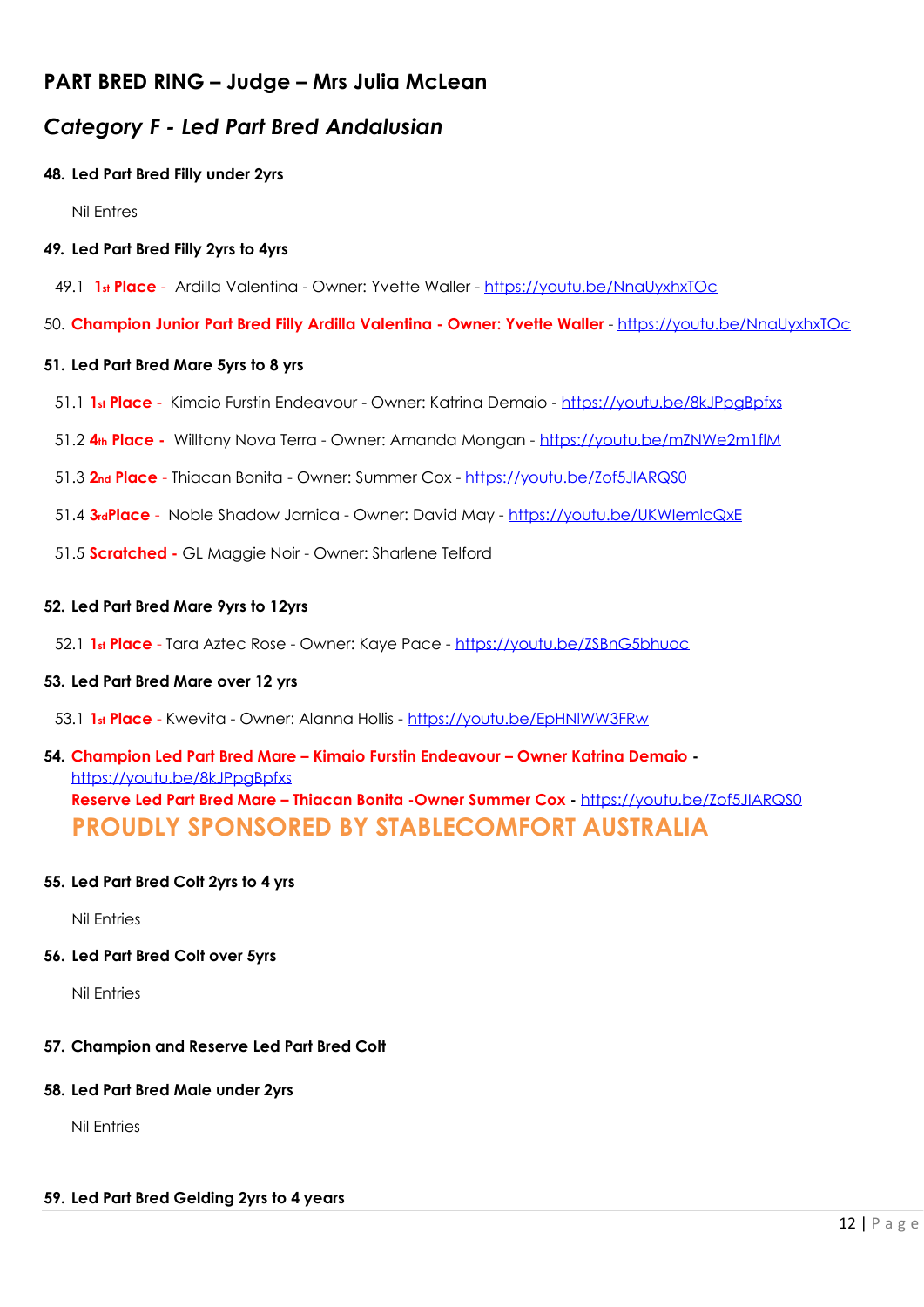59.1 **1st Place** - Rosewood Blackberry - Owner: Robyn Jensen - <https://youtu.be/TfBRuIVQC3Y>

59.2 **3rd Place -** Bolero Star - Owner: Kimba Abraham - <https://youtu.be/qMiTcBRdxpI> **For Sale**

59.3 **2nd Place** - Brin Atrasardo - Owner: David May - <https://youtu.be/aTZlVNx42bs>

## **60. Champion Led Junior Part Bred – Rosewood Blackberry – Owne:r Robyn Jensen** <https://youtu.be/TfBRuIVQC3Y> **Reserve Champion Led Junior Part Bred – Brin Atrasardo – Owner: David May** <https://youtu.be/aTZlVNx42bs>

#### **61. Led Part Bred Gelding 5yrs to 8 yrs**

- 61.1 **4th – Place -** Yuri Star Owner: Kimba Abraham <https://youtu.be/WnjQgLYo2Vw>
- 61.2 **3rd – Place -** Kyillas Banderliro Owner: Kathryn Pempel <https://youtu.be/GL26TUHNw5A>
- 61.3 **1st Place** Broadway Park Le-Renzo Owner: Diana Harris <https://youtu.be/y-qepia1wsA>
- 61.4 **2nd Place -** Cholita Great Gatsby Owner: Christie Foster <https://youtu.be/xDJcNwYy54M>

#### **62. Led Part Bred Gelding 9yrs to 12yrs**

- 62.1 **2nd Place** BHM Black Joker Owner: Anneliese Cook <https://youtu.be/-woB4O7CGak>
- 62.2 **1st Place** Ausome El Curro Owner: Laura Earey [https://youtu.be/IHMi\\_mnKovc](https://youtu.be/IHMi_mnKovc)

#### *63.* **Led Part Bred Gelding over 12 yrs**

Nil Entres

**Champion Led Partbred Gelding – Broadway Park Le-Renzo – Owner: Diana Harris** <https://youtu.be/y-qepia1wsA>

**Reserve Champion Led Partbred Gelding – Cholita Great Gatsby – Owner: Christie Foster**

<https://youtu.be/xDJcNwYy54M>

## **PROUDLY SPONSORED BY STABLECOMFORT AUSTRALIA**

## *Category G - Led Andalusian Derivative*

## **64. Led Andalusian Derivative Colt or Gelding 2yrs & under**

Nil entries

## **65. Led Andalusian Derivative Colt or Gelding over 2yrs**

65.1 **1st Place** - Angel Del Diablo - Owner: Robyn Jensen - <https://youtu.be/1uiGEGxalaI>

65.2 **2nd Place** - Woodlands Park Kumo - Owner: Sharlene Telford - <https://youtu.be/ysNbo5Umoro>

## **66. Led Andalusian Derivative Filly 2yrs & under**

Nil Entries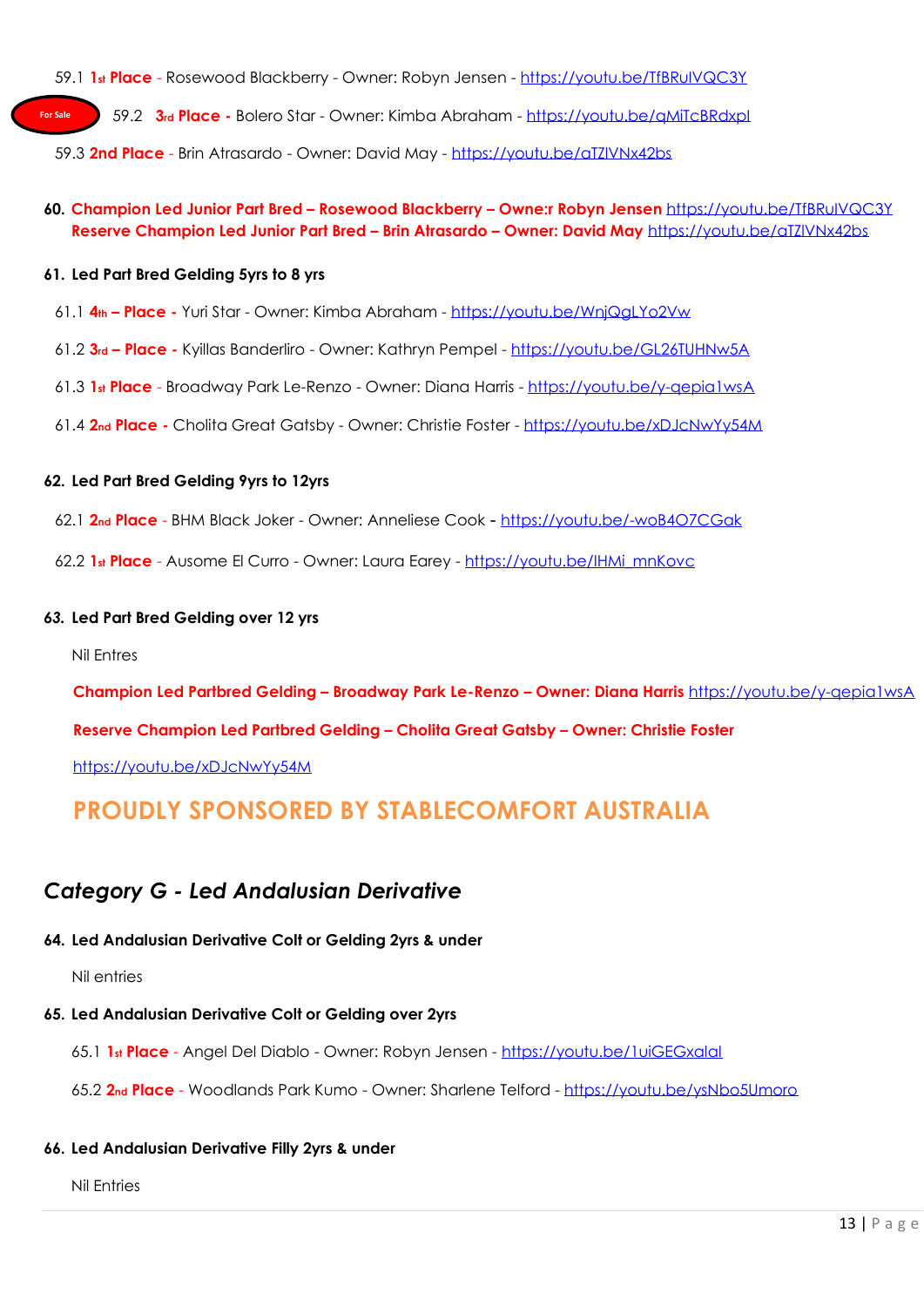#### **67. Led Andalusian Derivative Female over 2yrs**

67.1 **1st Place** - PIK Angelic By Design - Owner: Kerrie Payne - <https://youtu.be/-CYmbmtRD9o>

68. **Champion – PIK Angelic by Design – Owner: Kerrie Payne** <https://youtu.be/-CYmbmtRD9o>

**Reserve Led Andalusian Derivative – Angel Diablo – Owner: Robyn Jensen** <https://youtu.be/1uiGEGxalaI>

## *Category H – Led Lusitano Sport Horse (Part bred)*

#### **69. Lusitano Sport Horse Colt/Stallion**

69.1 **2nd Place** Harmony Hills Avalanche - Owner: Susanne Brundell - <https://youtu.be/B9JJy3xncW4>

69.2 **1st Place** - Harmony Hills William - Owner: Susanne Brundell - <https://youtu.be/5pkEsuI-Uk4>

#### **70. Lusitano Sport Horse Gelding**

Nil Entries

**For Sale**

**71. Lusitano Sport Horse Female**

Nil Entries

**72. Champion – Harmony Hills William – Owner: Susanne Brundell** <https://youtu.be/5pkEsuI-Uk4> **Reserve – Harmony Hills Avalanche – Owner: Susanne Brundell** <https://youtu.be/B9JJy3xncW4>

## **73. Supreme Led Part Bred Kimaio Furstin Endeavour – Owner Katrina Demaio**  <https://youtu.be/8kJPpgBpfxs> **PROUDLY SPONSORED BY HARMONY-HILLS ANDALUSIANS**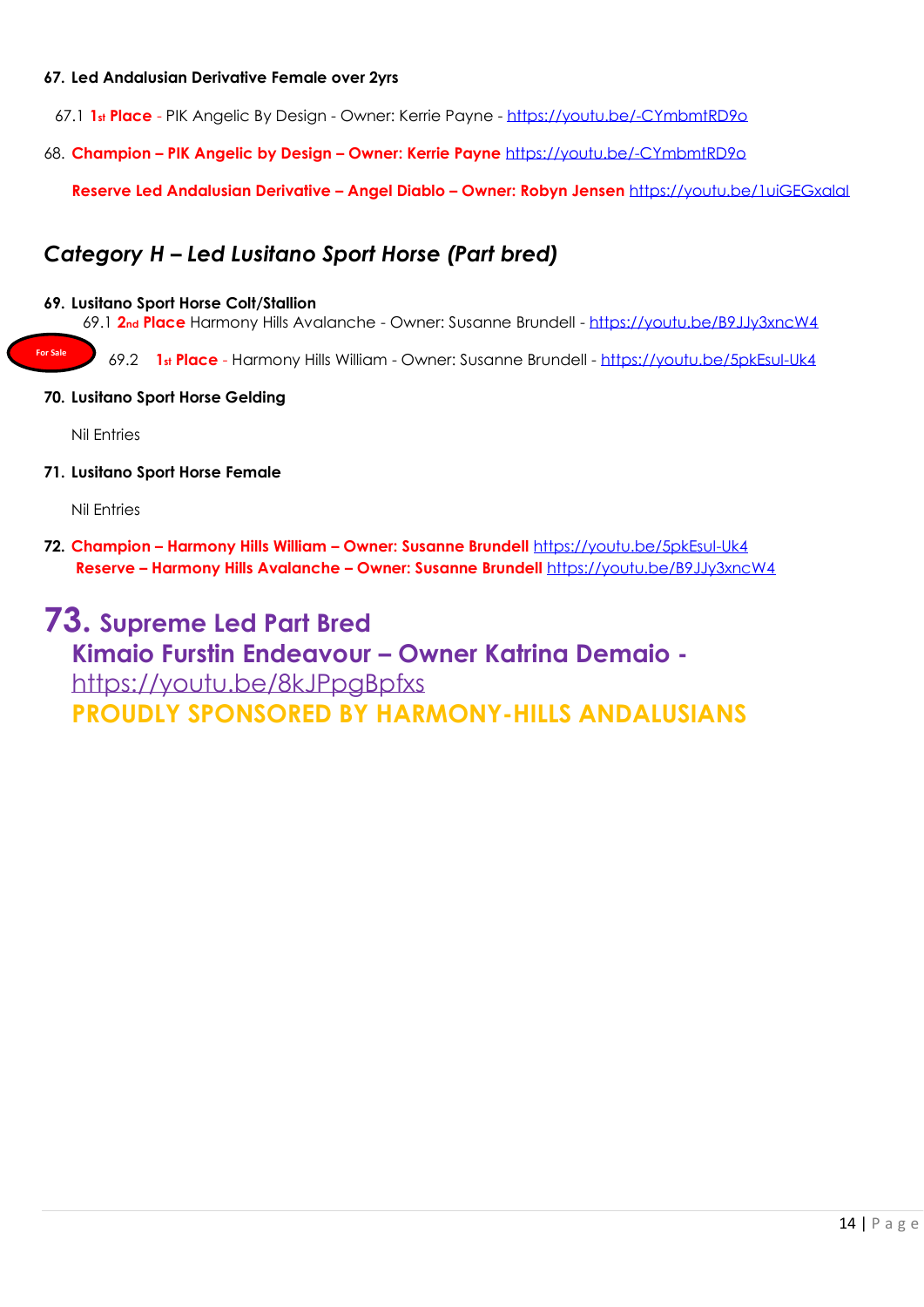## **RIDDEN CATAGORIES**

## *Purebred Ridden -– Judge Mrs Sabina Holle*

## *Category I- Ridden Pure Spanish*

## **74. Ridden Spanish Colt 3 years and under 7yrs**

Nil Entries

## **75. Ridden Spanish Stallion 7yrs and over**

75.1 **1st Place -** Harmony Hills Argon - Owner: Susanne Brundell - <https://youtu.be/-r0U8nxzeUg>

75.2 **2nd Place -** Mayville Lodge Lionheart - Owner: Susanne Brundell - <https://youtu.be/6-ftWQdG7TE> **At Stud**

76. **Champion Ridden Spanish Entire - Harmony Hills Argon - Owner: Susanne Brundell** - <https://youtu.be/-r0U8nxzeUg>

**Reserve Ridden Spanish Entire - Mayville Lodge Lionheart - Owner: Susanne Brundell** <https://youtu.be/6-ftWQdG7TE>

## **77. Ridden Spanish Filly 3 years and under 7yrs**

- 77.1 **2nd Place -** Caballeriza Maitea Owner: Deborah Van iersel <https://youtu.be/6B4XUPGiARY>
- 77.2 **3rd Place -** Majestic DeOra Owner: Helen Bryne <https://youtu.be/7OSJYLfAI1c>
- 77.3 **1st Place -** Harmony Hills Beatrice Owner: Kate Parsisson <https://youtu.be/Cgm9kGnu4pc>

## 78. **Ridden Spanish Mare 7yrs and over**

- 78.1 **5th Place -** Aura Star Owner: Kimba Abraham <https://youtu.be/zcVvrfZtxcY>
- 78.2 **4th Place -** Gotico Park Ciela Owner: Josie Spiteri-james <https://youtu.be/yI-VxeAc81M>
- 78.3 **1st Place -** Harmony Hills Astra Owner: Michael Myers [https://youtu.be/WSGLe-ftj\\_8](https://youtu.be/WSGLe-ftj_8)
- 78.4 **3rd Place -** BHM Silver Bellachara Owner: Serena Noon <https://youtu.be/eww8mCXZLhQ>
- 78.5 **2nd Place -** Gotico Park Juanera Owner: Amelia Wells <https://youtu.be/kgzY3cRaHsg>

**Champion Ridden Spanish Female - Harmony Hills Astra - Owner: Michael Myers** - [https://youtu.be/WSGLe-ftj\\_8](https://youtu.be/WSGLe-ftj_8) **Reserve Ridden Spanish Female - Gotico Park Juanera - Owner: Amelia Wells** - <https://youtu.be/kgzY3cRaHsg> **PROUDLY SPONSORED BY KATHRYN COX**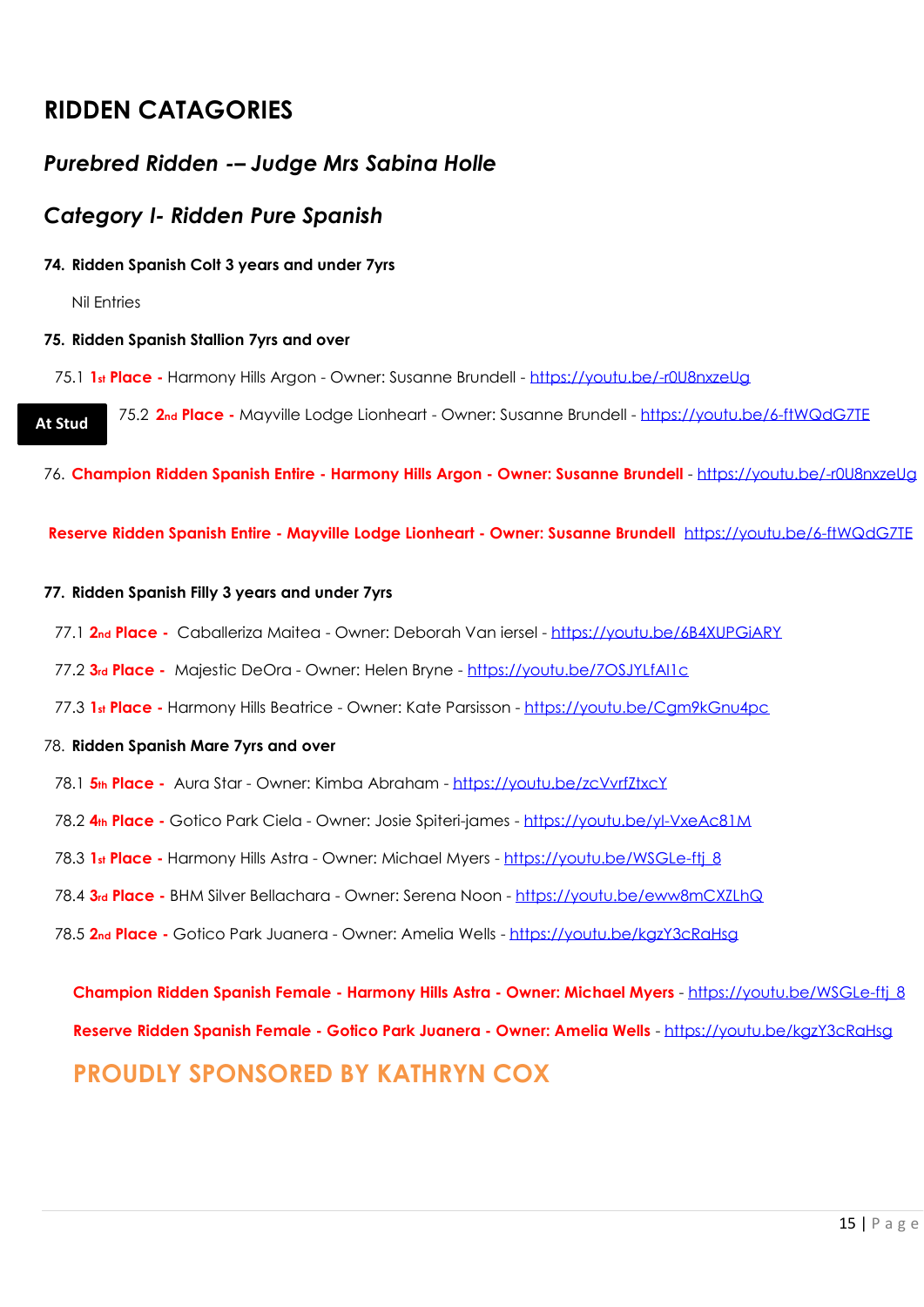#### **79. Ridden Spanish Gelding 3 years and under 6yrs**

- 81.1**3rd Place -** Kimaio Park Grand Gucci Owner: Gabriella Demaio <https://youtu.be/0t4QP9262j8>
- 81.2 **Scratched -** Alegria Nino Owner: Karina Buckless
- 81.3 **1st Place -** Pirata Lix Owner: Dianne Baxter <https://youtu.be/r6o9t1jI3vY>
- 81.4 **2nd Place -** Majestic Romano Owner: Margie Elliot <https://youtu.be/Sn11MEzirZ0>

#### **80. Ridden Spanish Gelding 7yrs and over**

- 80.1 **3rd Place -** Ardiels Rainerio Owner: Melanie Griffiths <https://youtu.be/OimP3ICVupQ>
- 80.2 **2nd Place -** Willtony Pedro Owner: Lucinda Williams <https://youtu.be/3ncrsTLoEsA>
- 80.3 **4th Place -** Blueblood Juno Owner: Andrea Harold <https://youtu.be/03ArVkhhNpg>

80.4 **1st Place -** BHM Silver Jaguar - Owner: Kerry Sullivan - <https://youtu.be/ezIZYcURAMg>

**81. Champion Ridden Spanish Gelding - Pirata Lix - Owner: Dianne Baxter** <https://youtu.be/r6o9t1jI3vY> **Reserve Champion Ridden Spanish Gelding - BHM Silver Jaguar - Owner: Kerry Sullivan** <https://youtu.be/ezIZYcURAMg> **PROUDLY SPONSORED BY STABLECOMFORT AUSTRALIA**

## *Category J - Ridden Australian Andalusian*

**82. Ridden Australian Colt 3 years and under 7yrs**

Nil Entries

**83. Ridden Australian Stallion 6yrs and over**

Nil Entries

- **84. Champion and Reserve Ridden Australian Male**
- **85. Ridden Australian Filly 3 years and under 7yrs**

Nil Entries

**86. Ridden Australian Mare 7yrs and over**

Nil Entries

- **87. Champion and Reserve Ridden Australian Female**
- **88. Ridden Australian Gelding 3 years and under 7yrs**

Nil entries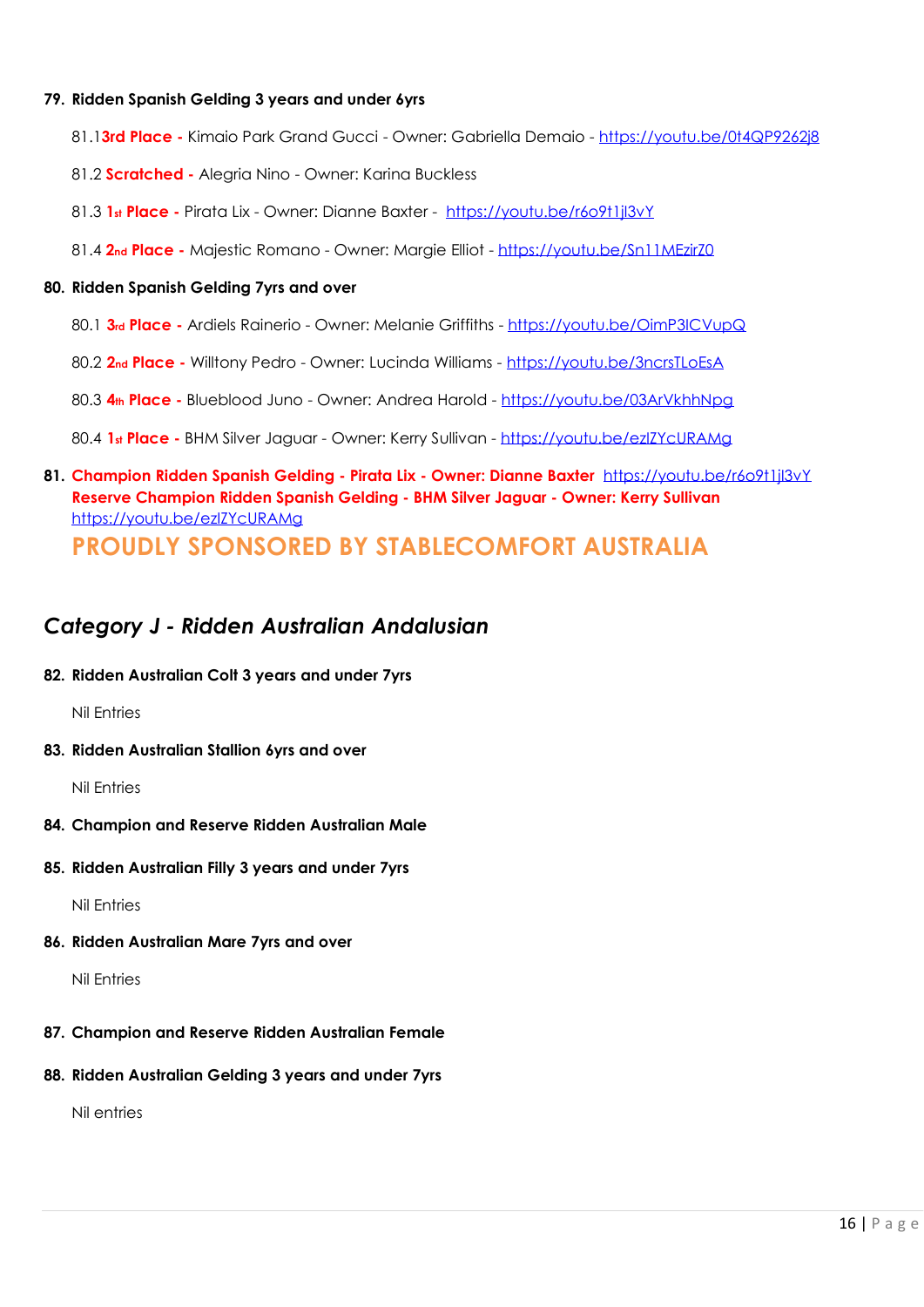#### **89. Ridden Australian Gelding 7yrs and over**

Nil Entries

## **90. Champion and Reserve Ridden Australian Andalusian Gelding**

## *Category K – Ridden Purebred Lusitano*

#### **91. Ridden Lusitano Colt 3 years and under 7yrs**

Nil Entries

#### **92. Ridden Lusitano Stallion 7yrs and over**

Nil Entries

#### **93. Champion and Reserve Ridden Lusitano Male**

#### **94. Ridden Lusitano Filly 3 years and under 7yrs**

94.1 **1st Place -** Jeropiga Da Mina - Owner: Regina Wulf - <https://youtu.be/LeXzU4JKhws>

#### **95. Ridden Lusitano Mare 7yrs and over**

Nil Entries

**96. Champion Ridden Lusitano Female - Jeropiga Da Mina - Owner: Regina Wulf** - <https://youtu.be/LeXzU4JKhws>

## **97. Ridden Lusitano Gelding 3 years and under 7yrs**

Nil Entries

## **98. Ridden Lusitano Gelding 7yrs and over**

98.1 **1st Place -** Conquistador - Owner: Kate Parsisson - <https://youtu.be/mmGOjie2rzI>

98.2 **Champion Ridden Lusitano Gelding - Conquistador - Owner: Kate Parsisson** - <https://youtu.be/mmGOjie2rzI>

## *Category L – Ridden Purebred Iberian*

## **99. Ridden Purebred Iberian Colt/Stallion 3 years and over**

Nil Entries

## **100. Ridden Purebred Iberian Mare/Filly 3 years and over**

100.1 **1st Place -** Harmony Hills Lucena - Owner: Alanna Hollis - <https://youtu.be/Yr5Vb2vqrx4>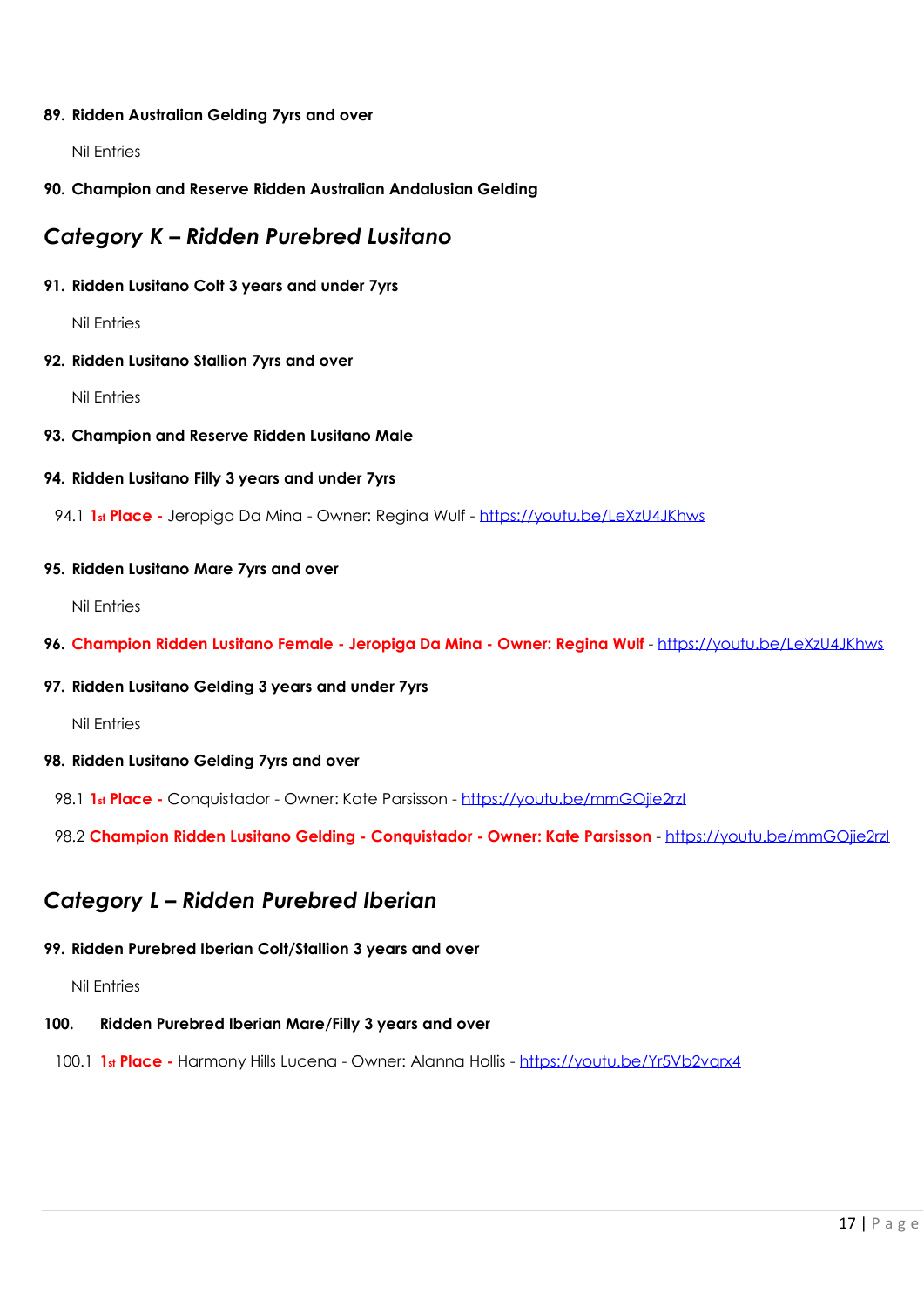## **101. Ridden Purebred Iberian Gelding 3 years and over**

Nil Entries

101.1 **Champion Ridden Purebred Iberian - Harmony Hills Lucena - Owner: Alanna Hollis**  <https://youtu.be/Yr5Vb2vqrx4>

## *Category M – Ridden Hispano-Arabe*

**102. Ridden Purebred Hispano-Arabe Colt/Stallion 3yrs and over**

Nil Entries

**103. Ridden Purebred Hispano-Arabe Mare/Filly 3yrs and over**

Nil Entries

**104. Ridden Purebred Hispano-Arabe Gelding 3yrs and over**

Nil Entries

**109. Champion and Reserve Ridden Hispano-Arabe**

## **105. SUPREME RIDDEN EXHIBIT – Pirata Lix - Owner: Dianne Baxter** <https://youtu.be/r6o9t1jI3vY>

**PROUDLY SPONSORED BY MARGARET CALA AND NINA MAHER**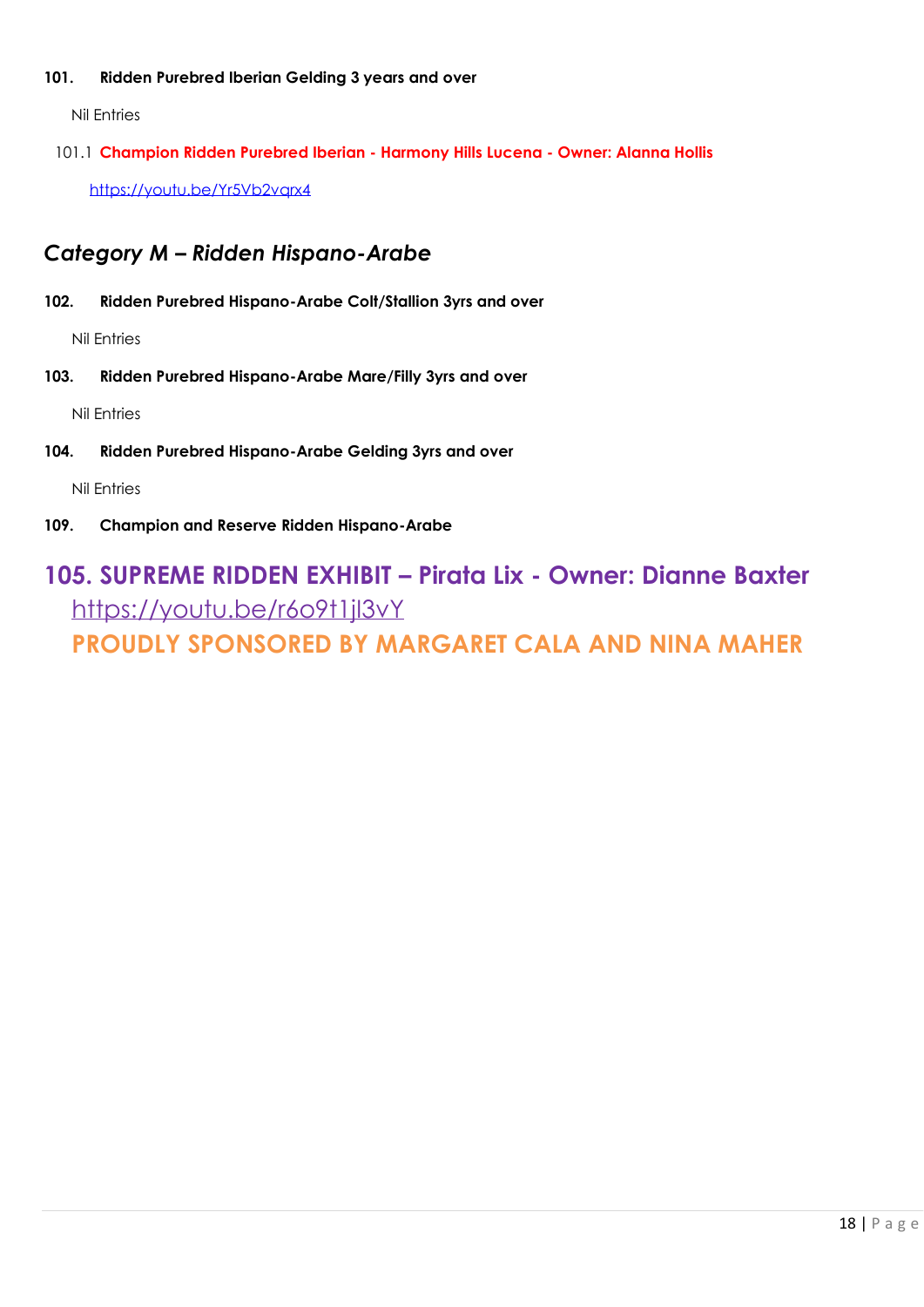## **PART BRED RIDDEN CATAGORIES– Judge – Mrs Julia McLean**

## *Category N – Ridden Part Bred Andalusian*

**111. Ridden Part Bred Colt 3yrs and under 7yrs**

Nil entries

**112. Ridden Part Bred Stallion 7ys and over**

Nil Entries

**113. Champion and Reserve Led Part Bred Entire**

## **114. Ridden Part Bred Filly 3yrs and under 7yrs**

114.1 **1st Place** - Thiacan Bonita - Owner: Summer Cox - <https://youtu.be/CDsfmuKS5Ho>

## *115.* **Ridden Part Bred Mare 7yrs and over**

115.1 **3rd Place -** Kimaio Furstin Endeavour - Owner: Katrina Demaio - <https://youtu.be/7wSwY5d8C9U>

115.2 **4thPlace -** Willtony Nova Terra - Owner: Amanda Mongan - <https://youtu.be/VzWTdBjNZ9w>

115.3 **2nd Place** - Tara Aztec Rose - Owner: Kaye Pace - <https://youtu.be/1T0P0X2bO2c>

115.4 **Scratched -** GL Maggie Noir - Owner: Sharlene Telford

115.5 1<sup>st</sup> Place - Kwevita - Owner: Alanna Hollis - https://youtu.be/DyvvPUlCtag

115.6 **Scratched -** Australis Pimenta - Owner: Alanna Hollis

**Champion Ridden Part Bred Female – Kwevita – Owner: Alanna Hollis** <https://youtu.be/DyvvPUlCtqg>

**Reserve Ridden Part Bred Female** – **Thiacan Bonita – Owner: Summer Cox** <https://youtu.be/CDsfmuKS5Ho>

## **PROUDLY SPONSORED BY SIMANDA PARK STUD**

## **116. Ridden Part Bred Gelding 3yrs and under 7yrs**

- 116.1 **1st Place** Yuri Star Owner: Kimba Abraham <https://youtu.be/rTFiOkp6b9c>
- 116.2 **2nd Place** Kyillas Bandilero Owner: Kathryn Pempel <https://youtu.be/g-TC20JKcmE>

116.3 **Scratched** - Boradway Park Le-Renzo – Diana Harris

## *117.* **Ridden Part Bred Gelding 7yrs and over**

Nil Entries

## **118. Champion Ridden Part Bred Gelding – Yuri Star – Owner: Kimba Abraham** <https://youtu.be/rTFiOkp6b9c> **Reserve Ridden Part Bred Gelding – Kyillas Bandilero – Owner; Kathryn Pempel** <https://youtu.be/g-TC20JKcmE>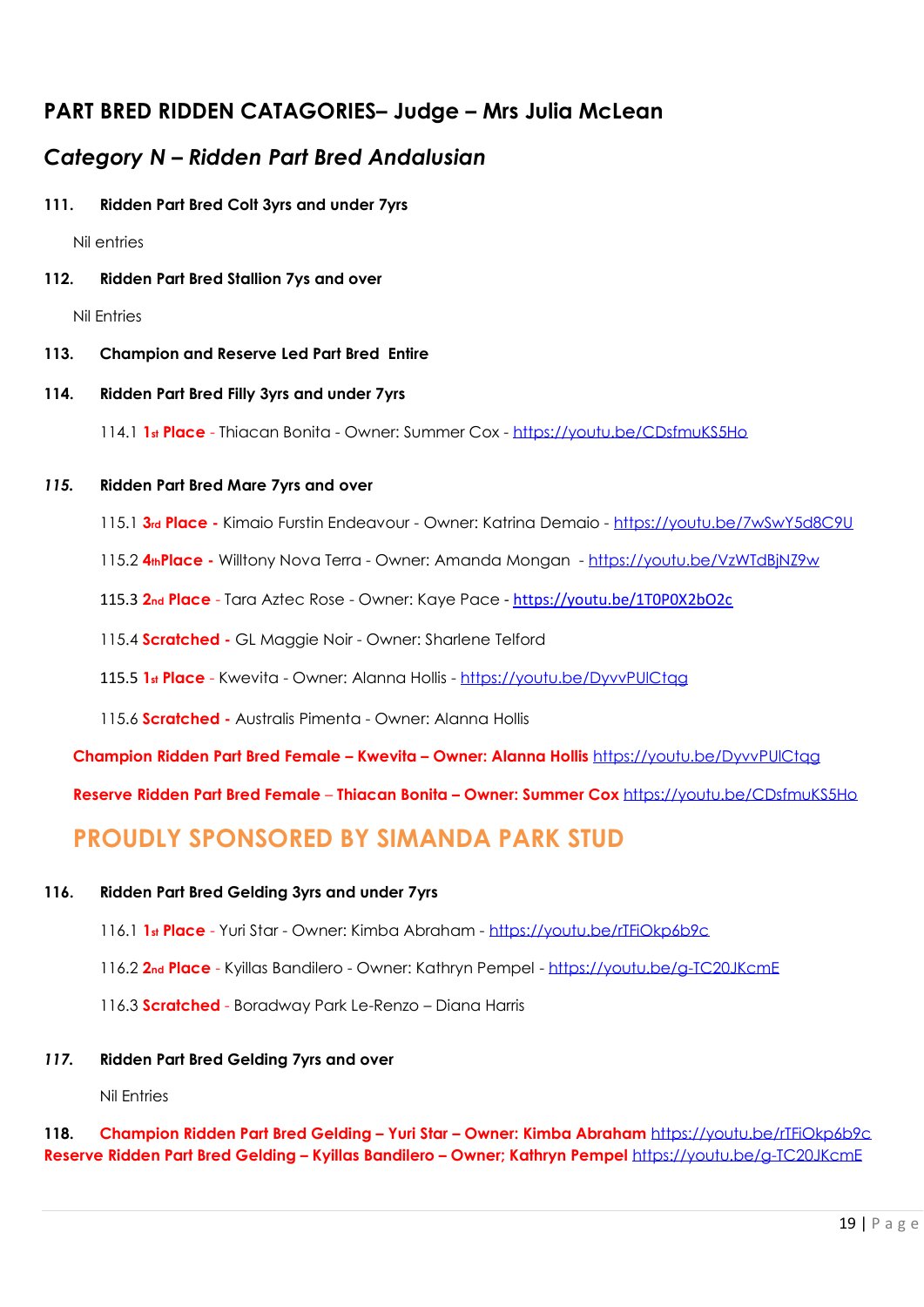## *Category O - Ridden Andalusian Derivative*

## **119. Ridden Andalusian Derivative Stallion/colt 3yrs and over**

Nil Entries

## **120. Ridden Andalusian Derivative Gelding 3yrs and over**

120.1 **1st Place -** Angel Del Diablo - Owner: Robyn Jensen - <https://youtu.be/VaO9z7-Whgs>

120.2 **2nd Place -** Woodlands Park Kumo - Owner: Sharlene Telford - <https://youtu.be/5Um3HwGEXsM>

#### **121. Andalusian Derivative Filly/Mare 3yrs and over**

Nil entries

**122. Champion Ridden Andalusian Derivative – Angel Del Diablo – Owner: Robyn Jensen**  <https://youtu.be/VaO9z7-Whgs> **Reserve Ridden Andalusian Derivative – Woodlands Park Kumo – Owner Sharlene Telford**  <https://youtu.be/5Um3HwGEXsM>

## *Category P – Ridden Lusitano Sport Horse (Part bred)*

**123.** Ridden Luistano Sport Horse Colt/Stallion 3yrs and over

Nil entries

**124.** Ridden Lusitano Sport Horse Gelding 3yrs and over

Nil entries

**125.** Ridden Lusitano Sport Horse Female 3yrs and over

Nil entries

**126. Champion and Reserve Ridden Lusitano Sport Horse**

## **127. SUPREME RIDDEN PART BRED EXHIBIT – Kwevita – Owner: Alanna Hollis**  <https://youtu.be/DyvvPUlCtqg>**-PROUDLY SPONSORED BY KIMBA ABRAHAMS**

**128. Fiesta Costume class – under 13 yrs old – judged by Ms Julia Mclean**

128.1 **1st Place -** Buena Vista Isadora - Owner: Gabriela Coffey/Leah Fowles - <https://youtu.be/AtPC3qQMOZk>

## **PROUDLY SPONSORED BY NSW BRANCH OF THE ANDALUSIAN HORSE ASSOCIATION**